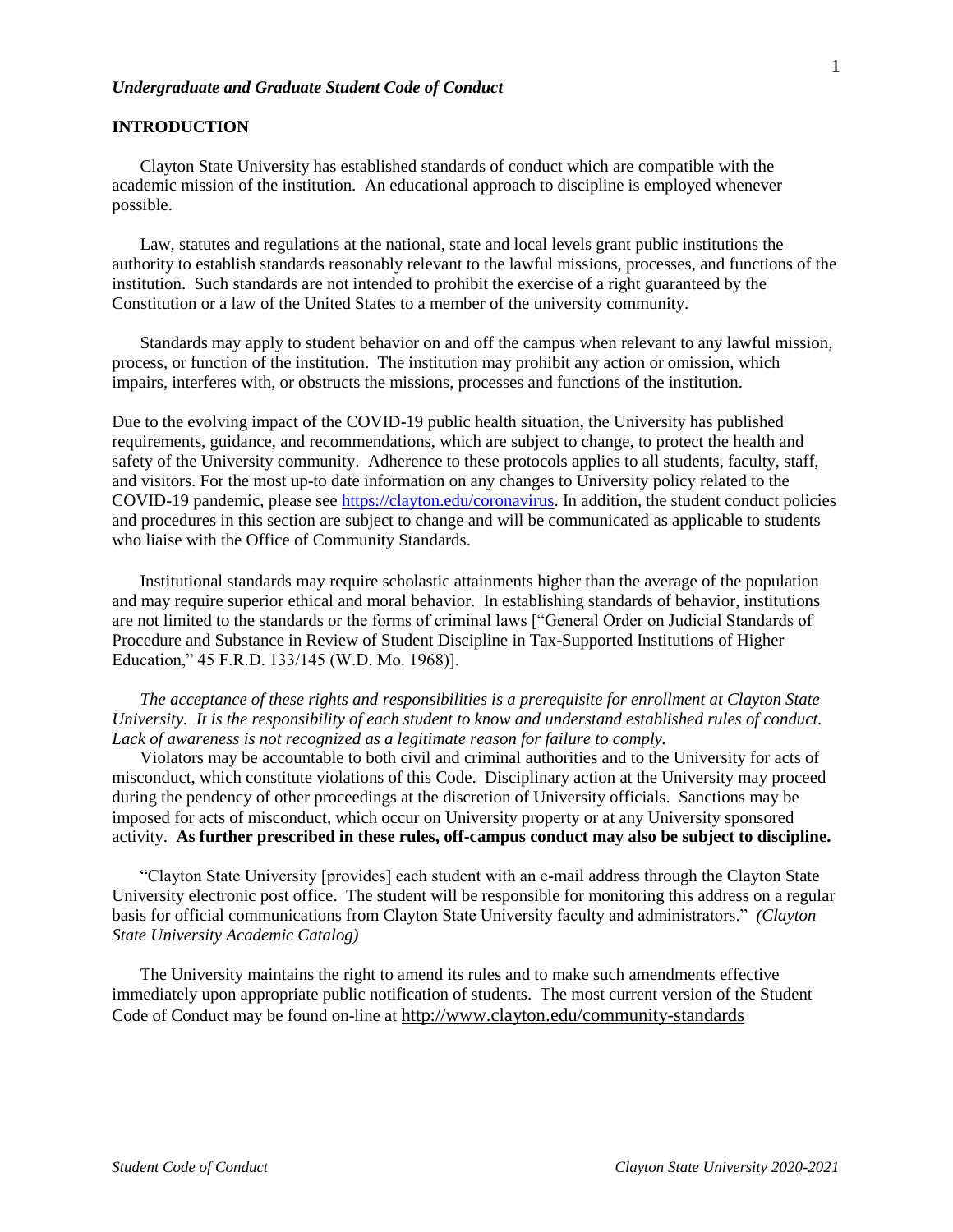## **CONDUCT REGULATIONS***<sup>1</sup>*

Disciplinary action may be initiated by the University and sanctions imposed against any student or student organization found responsible for committing, attempting to commit, or intentionally assisting in the commission of any of the following prohibited forms of conduct:

## **I. Academic Conduct Regulations**

Academic integrity is of paramount importance at Clayton State University. An act of academic misconduct may seriously compromise the learning process for the violator and for other students if it occurs without appropriate disciplinary consequences. Academic misconduct is defined by the following regulations.

## **A. Disruption of the Learning Environment**

Behavior which disrupts the teaching–learning process during class or class related activities will not be tolerated. This includes but is not limited to belligerent, abusive, profane, distracting and/or threatening behavior. More subtle forms of behavior may also negatively impact the teaching-learning process. Possible examples (as deemed appropriate by each individual instructor as they establish their own unique learning environments) are listed in [Appendix A](#page-7-0) of this code and include but are not limited to: inappropriate attire, eating during class time, and unwillingness to participate in educational activities, in some cases, may significantly impact the instructor's ability to conduct the class. A student who fails to respond to reasonable faculty direction regarding classroom behavior and/or behavior while participating in classroom activities may be dismissed from class.

A student who is dismissed is entitled to due process and will be afforded such rights (See *Procedures for Adjudicating Alleged Academic Conduct Infractions*) as soon as possible following dismissal. If found in violation, a student may be administratively withdrawn and may receive a grade of WF.

## **B. Giving or Receiving Unauthorized Assistance**

No student will give or receive assistance when not authorized by the instructor in the preparation or completion of any assignment, essay, laboratory report, or examination to be submitted as a requirement for an academic course.

## **C. Unauthorized Materials or Equipment**

1. No student will take or attempt to take, steal, solicit or otherwise procure in an unauthorized manner any material pertaining to the conduct of a class, including but not limited to tests, examinations, laboratory equipment and grade books.

<sup>1</sup> The Clayton State University Code of Student Conduct is adapted from The NCHERM Group *Model Developmental Code of Student Conduct and is used here with permission. The NCHERM Group Model Code Project, 2013.*

 $\overline{a}$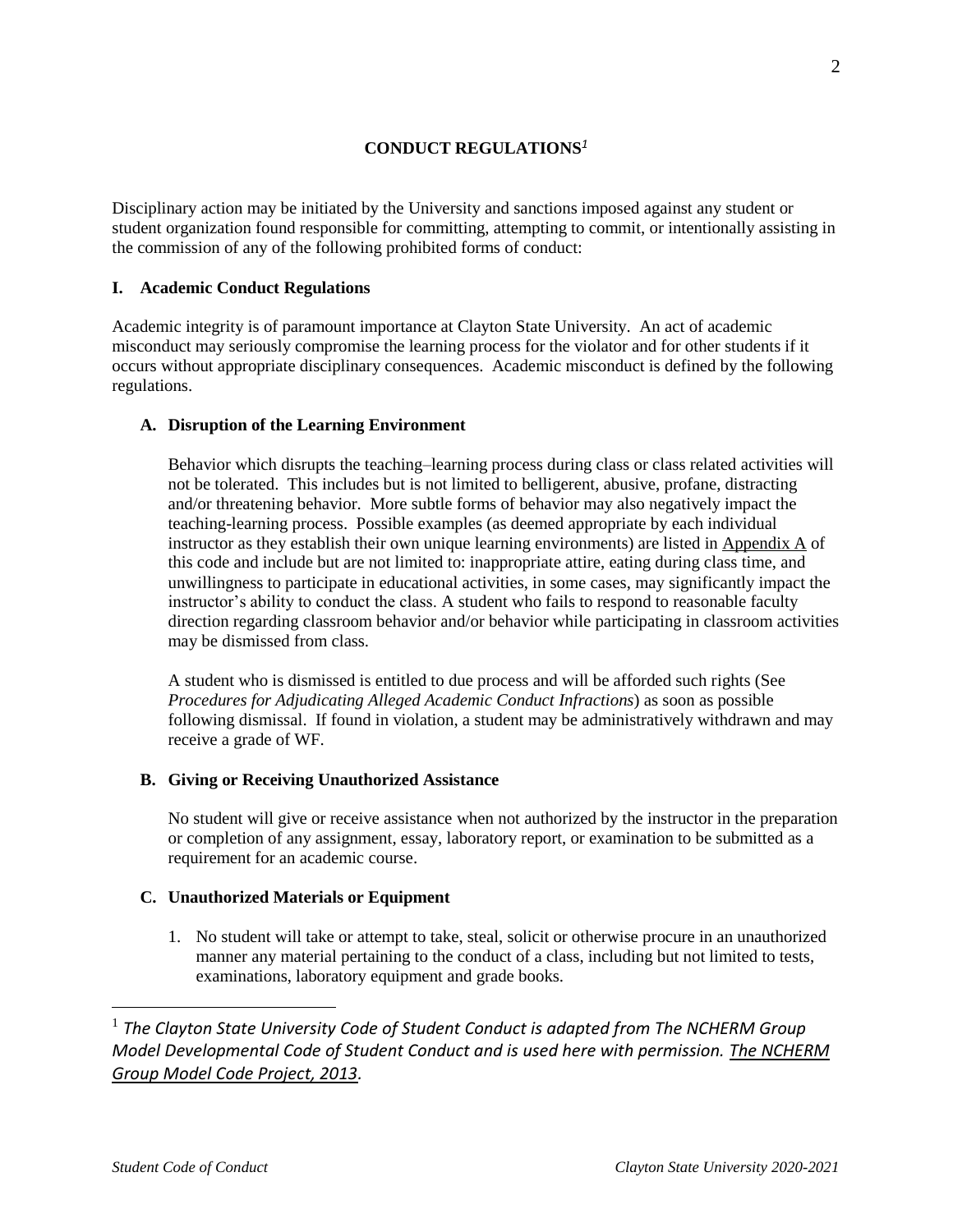2. No student will make use of any materials, aids, tools, or electronic devices not specifically condoned by the instructor in preparing academic assignments or while taking an examination.

## **D. Furnishing Unauthorized Exam Information or Materials**

No student will sell, give, lend or otherwise furnish to anyone material which can be shown to contain the questions or answers to any examinations scheduled to be given at any subsequent date in any course of study offered by the University, without authorization from the instructor.

## **E. Plagiarism and Misrepresentation of Work**

No student will represent the work of others as his or her own. Themes, essays, term papers, tests, presentations and other similar assignments must be the work of the student submitting them. When direct quotations are used, they must be indicated with quotation marks and when the ideas of another are incorporated, they must be appropriately cited.

1. No student will submit the same assignment for two courses without the prior consent of the instructor.

## **F. Violating Testing Rules and Procedures**

No student will give or receive, or attempt to give or receive assistance; take, steal or otherwise procure any unauthorized materials; or otherwise commit an infraction of the established rules and procedures governing the administration of tests or exams, including for national or local testing programs.

## **G. Falsification & Fabrication**

 No student will provide unauthorized or false information, citation, or documentation in any academic exercise.

## **II. General Conduct Regulations**

## **A. Damage to Property/Vandalism**

## **Damage to Property**

1. Damage or destruction of property belonging to the University or to a member of, or visitors to, the University community is prohibited.

## **Vandalism**

2. Intentional damage or destruction of property belonging to the University or to a member of, or visitors to, the University community is prohibited.

## **B. Deception**

1. Misuse of any University records, identification cards, forms, or other documents through forgery, misrepresentation, unauthorized alteration, unauthorized reproduction, or other unauthorized means is prohibited.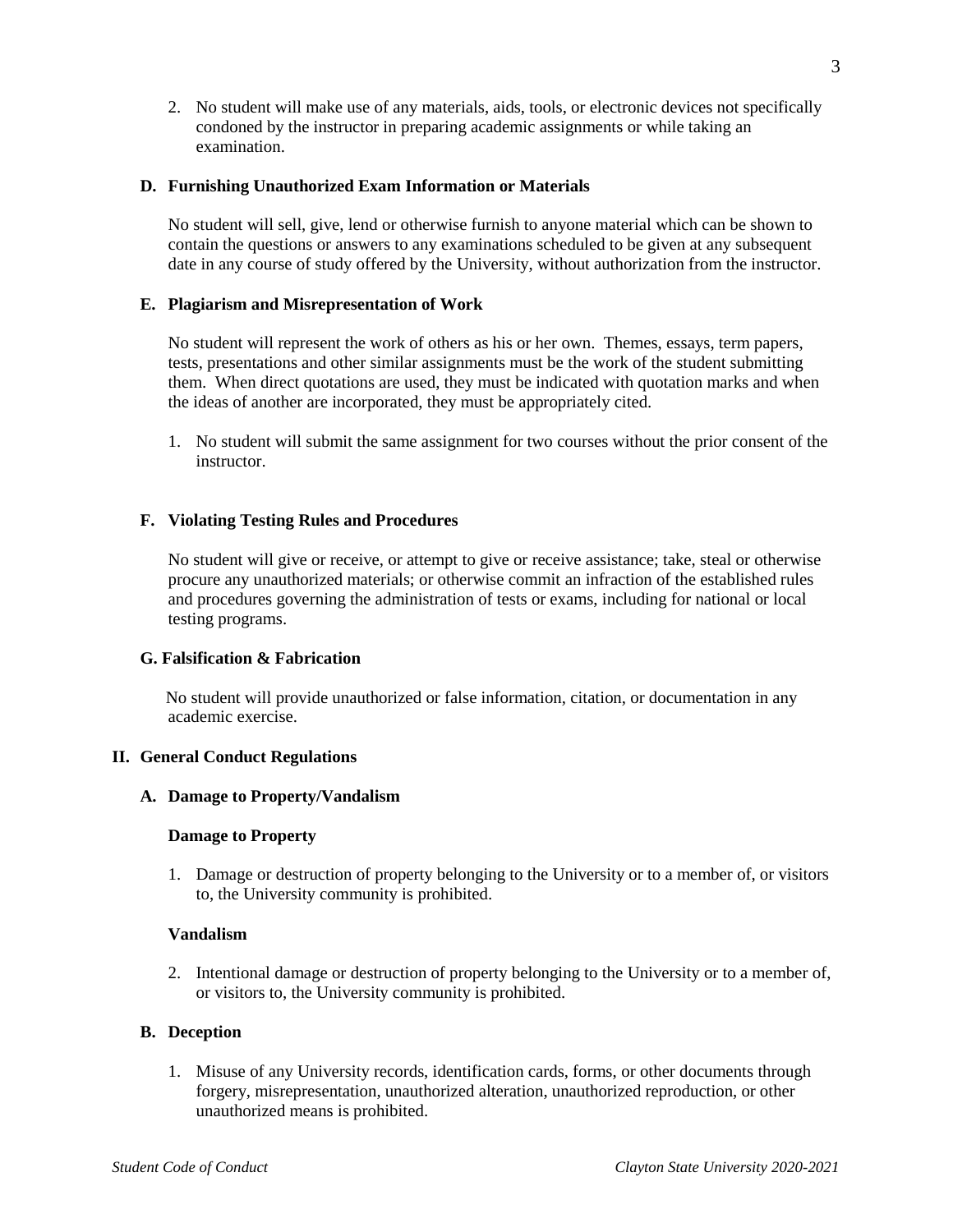- 2. Intentionally providing false information, either written or oral, to the University or to any administrative unit of the University, is prohibited.
- 3. Attempted or perpetrated fraud against the University or members of the University community is prohibited.
- 4. Withholding or omitting requested or required information from the University

## **C. Disorderly Assembly**

- 1. Students will not assemble on campus for the purpose of creating a riot or destruction, or disorderly diversion which interferes with the normal operation of the University. This should not be construed as denial of the right to peaceful, non-disruptive assembly.
- 2. Students will not obstruct the free movement of other persons about the campus, interfere with the use of University facilities, or physically interfere with the normal operation of the University.

## **D. Disorderly Conduct**

- 1. All lewd, obscene, indecent behavior, or other forms of disorderly conduct on University property or at any function sponsored or supervised by the University is prohibited. This includes belligerent, abusive, profane, and/or threatening behavior, and conduct which is patently offensive to the prevailing standards of a college community, but should not be interpreted as an infringement on the First Amendment rights of individuals.
- 2. The abuse or unauthorized use of sound amplification equipment indoors or outdoors during classroom hours is prohibited.
- 3. No student will threaten to, or purposefully, push, strike, or physically assault any member of the faculty, administration, staff, or student body, or any visitor to the campus.
- 4. Substantial disruption of University/College operations including obstruction of teaching, research, administration, other University/College activities, and/or other authorized non-University/College activities which occur on campus is prohibited.
- 5. No student will enter or attempt to enter any University-sponsored event without credentials for admission as established by the sponsors. At such University functions, students must present proper credentials to properly identified University officials upon request.

## **E. Gambling**

The unauthorized playing of cards or other games for money or other items of value is prohibited on campus.

## **F. Theft**

No student will take, attempt to take, or keep in his or her possession items not legally possessed by him or her including but not exclusively, items of University property, or items belonging to students, faculty, staff, student groups or visitors to the campus, without proper authorization.

## **G. Unauthorized Entry or Use of University Facilities/Equipment**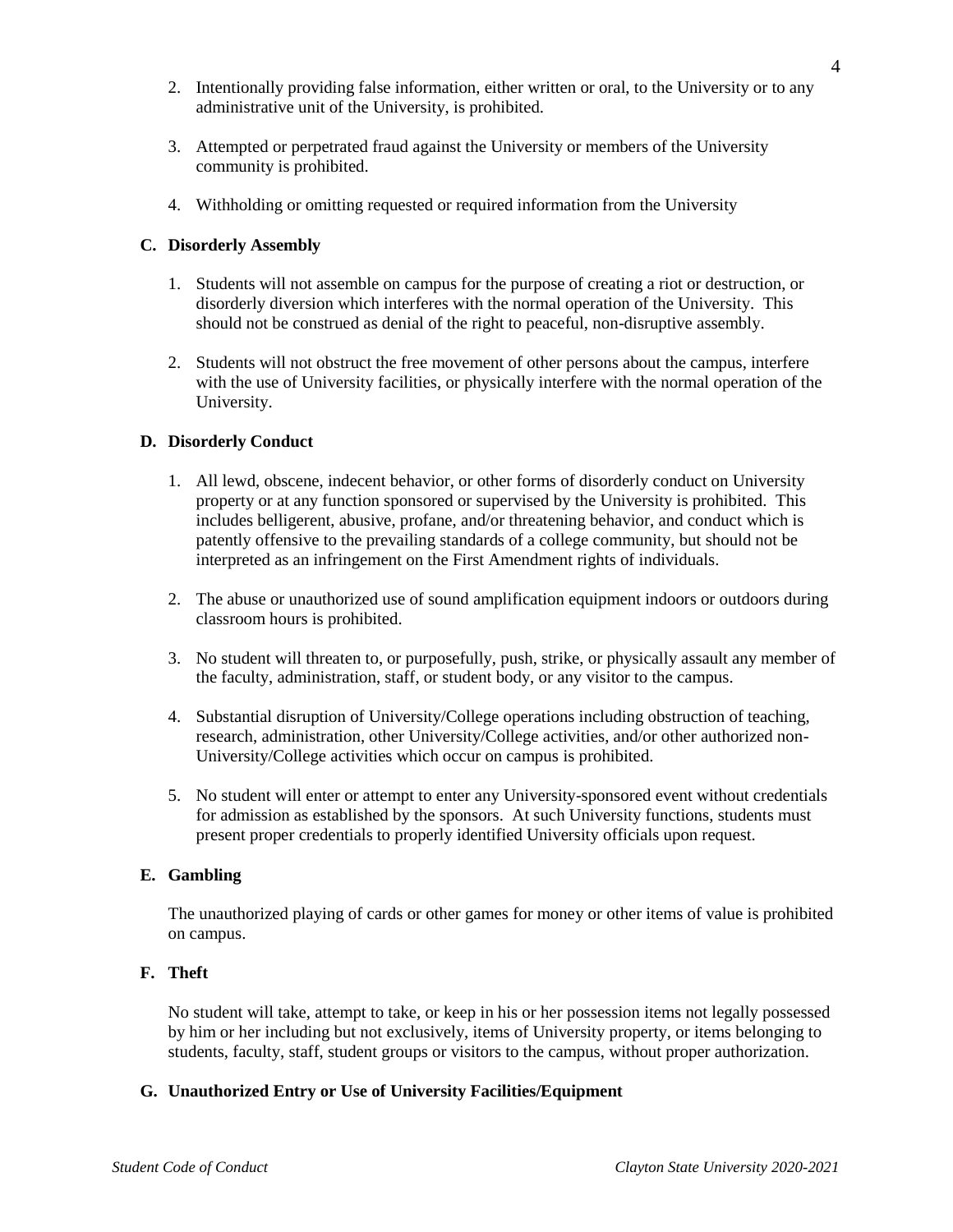- 1. No student will make unauthorized entry into any University building, office, grounds or other facility nor will any person remain without authorization in any building after normal closing hours.
- 2. No student will make unauthorized use of any University facility or equipment. Authorization of the use of University facilities/equipment may be withdrawn or otherwise restricted at any time.

# **H. Misuse of Computer Equipment**

- 1. No student may use University-owned computer equipment unless authorized to do so. All users must abide by the regulations regarding authorization, priority of use, computer access and the basic rules of courtesy. (See Computer & [Network Use](http://www.clayton.edu/oits/usagepolicy) Policy for more information) Users agree to not take any action considered inappropriate behavior including, but not limited to the following:
	- a. Intentionally infecting network servers or other computers with a virus
	- b. Connecting networking equipment including, but not limited to servers, routers, hubs and switches, and wireless access points to the campus network without written authorization from the Office of Information Technology and Services
	- c. Sending harassing messages to other computer users either at CSU or through external networks
	- d. Using inappropriate, offensive, or abusive language to other users within the CSU network, or through external networks
	- e. Tampering with or modifying accessed equipment
	- f. Causing intentional damage to computer systems
	- g. Obtaining additional resources not authorized to the individual user
	- h. Depriving other users of authorized resources
	- i. Acquiring access to unauthorized systems
	- j. Utilizing another user's account and password
	- k. Broadcasting non-business related email to CSU faculty, staff and students (including but not limited to "For Rent/Sale" and personal notes to the campus)
	- l. Broadcasting unsolicited email and e-mail that is in violation of the [CAN-SPAM act](http://www.law.cornell.edu/uscode/html/uscode15/usc_sup_01_15_10_103.html)  [of 2003](http://www.law.cornell.edu/uscode/html/uscode15/usc_sup_01_15_10_103.html)
- 2. No student may in any way abuse or misuse computer files or gain access to unauthorized computer files. Georgia Code 89-9903 on "Stealing, altering, etc. of public documents," states that "No person shall steal...alter...or void any record." The Code defines record to include "audiovisual material in any format, magnetic or other tapes, electronic data processing records." Violation of this law is considered a felony and punishable by incarceration of two to ten years.

## **I. Tobacco**

1. Use of all forms of tobacco products on all property owned, leased or rented by the University is prohibited. "Tobacco Products" is defined as cigarettes, cigars, pipes, all forms of smokeless tobacco, clove cigarettes and any other smoking devices that use tobacco such as hookahs or simulate the use of tobacco such as electronic cigarettes. For more information see [Board of Regents Policy Manual Section 9.1.7](http://www.usg.edu/policymanual/section9/policy/C503/)

## **J. Misuse of Alcohol and Other Drugs**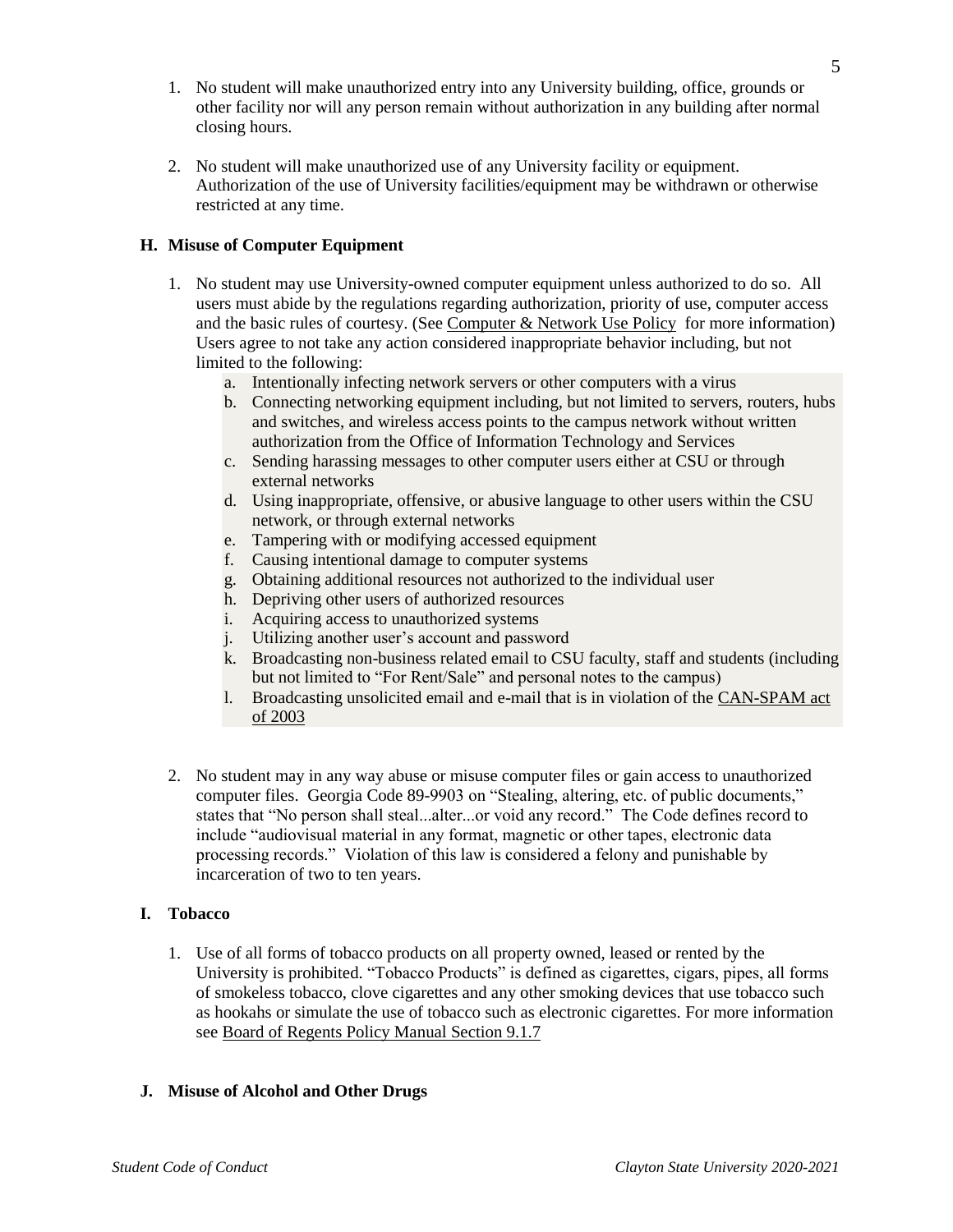Clayton State University generally prohibits the possession or consumption of Alcoholic beverages on the Clayton State University Campus or any area affiliated with Clayton State University. Exceptions to the policy of prohibited alcohol on campus may from time to time be permitted at the discretion of the University President, and [limited exceptions to this policy](#page-10-0)  within the Laker Village Apartments [by those over the age of 21\(see](#page-10-0) Student Conduct Code [Appendix B\).](#page-10-0)

- 1. **Possession and/or consumption of** alcoholic beverages where prohibited on the Clayton State University campus or other areas affiliated with Clayton State University is prohibited.
- 2. **Furnishing** of alcoholic beverages on the Clayton State University campus or any area affiliated with Clayton State University is prohibited.
- 3. **Possession and/or use** of illegal drugs (without a valid medical prescription) controlled by federal or Georgia law is prohibited.
- 4. **Possession** of drug related paraphernalia on the Clayton State University campus or any area affiliated with Clayton State University is prohibited.
- 5. The **manufacture** or attempt to manufacture, **sale** or intent to sell or **deliver** any illegal substance controlled by federal or Georgia law is prohibited.
- 6. **Public** [intoxication](http://en.wikipedia.org/wiki/Alcohol_intoxication) is prohibited.
- 7. **Driving under the influence** of alcohol or illegal drugs is prohibited.

**Note**: Students found to be in violation of the drug policy will be subject to the Drug-Free Post-Secondary Education Act of 1990. **Title 20-1 of the Official Code of Georgia Annotated states that any student of a public educational institution who is convicted, under the laws of this state, the United States, or any other state, of any felony offense involving the manufacture, distribution, sale, possession, or use of marijuana, a controlled substance, or a dangerous drug shall as of the date of conviction be suspended from the public educational institution in which such person is enrolled.** Except for cases in which the institution has previously taken disciplinary action against a student for the same offense, such suspension shall be effective as of the date of conviction, even though the educational institution may not complete all administrative actions necessary to implement such suspension until a later date. Except for cases in which the institution has already imposed disciplinary sanctions for the same offense, such suspension shall continue through the end of the term, quarter, semester, or other similar period for which the student was enrolled as of the date of conviction. The student shall forfeit any right to any academic credit otherwise earned or earnable for such term, quarter, semester, or other similar period; and the educational institution shall subsequently revoke any such academic credit which is granted prior to the completion of administrative actions necessary to implement such suspension.

## **K. Weapons, Firearms, and Explosives**

1. No student may carry or possess any weapon or any other lethal or potentially destructive device or weapon on the University campus and/or property owned by the University, except as expressly permitted in O.C.G.A. 16-11-127.1. This includes, but is not limited to, bows and arrows, BB guns, air guns, hunting slingshots, martial arts weapons, knives and darts.

*Note: The only persons exempted from this policy are those specifically identified in*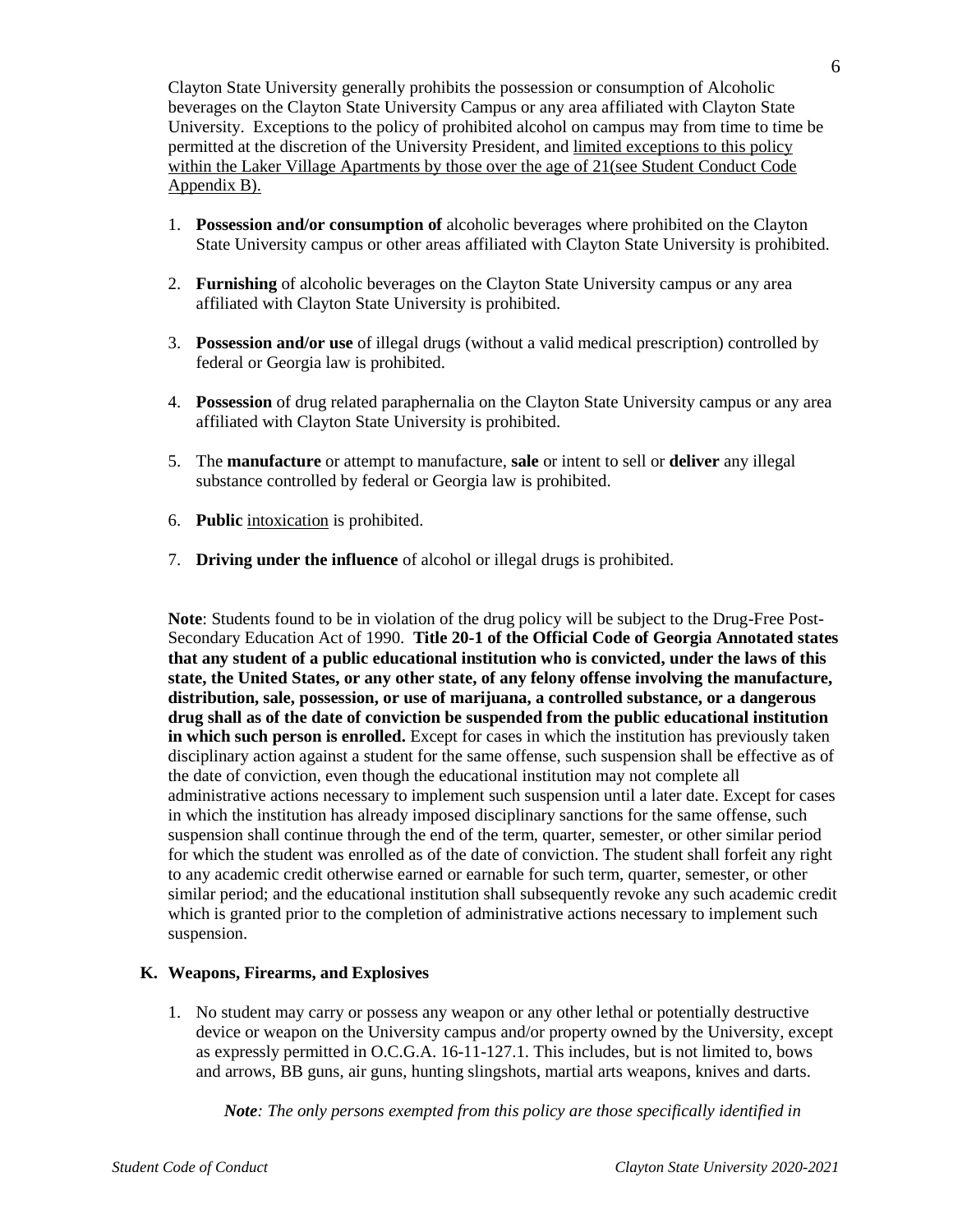2. No student will possess, sell, furnish or use any incendiary device or poisonous, corrosive, or volatile substances, without proper authorization on campus. If such items are required for academic course work, they must be stored in facilities designated for storing such substances.

# **L. Fire Safety/Emergency**

- 1. No student will fail to evacuate a building or refuse to respond immediately to a fire alarm.
- 2. No student will make a false report or trigger any device for the purpose of creating a false fire alarm.
- 3. No student will operate, tamper with, discharge or remove any fire extinguishing equipment, exit sign, smoke detector, [AED,](http://en.wikipedia.org/wiki/Automated_external_defibrillator) evacuation or medical equipment without proper authorization.
- 4. No student will intentionally set or cause to be set any unauthorized fire.

# **M. Harassment, Stalking & Sexual Misconduct**

Sexual Misconduct is a violation of University policy and Federal law and may also result in criminal prosecution. Sexual Misconduct can occur between strangers or acquaintances, and even people involved in intimate or sexual relationships. Sexual Misconduct can be committed by men or women, and it can occur between people of the same or different gender. Additionally, examples of actions and situations that constitute Sexual Misconduct may include, but are not limited to, the following defined below and definitions remain the same regardless of who engages in the behavior-university employees, students, or non-students. For more information, see the [Clayton State](http://www.clayton.edu/human-resources/Institutional-Equity/Policies)  [University Title IX Policy.](http://www.clayton.edu/human-resources/Institutional-Equity/Policies)

- 1. **Harassment** is prohibited and includes, but is not limited to, the following:
	- a. any act of intimidation, physical violence, or threat of physical violence directed to another person in any manner, including any terroristic threats;
	- b. intentionally and/or repeatedly following or contacting another person in a manner that intimidates, harasses, or places another in fear of their personal safety or that of their property;
	- c. any behavior that is threatening or intimidating on the basis of age, ethnicity, gender, disability, national origin, race, religion, sexual orientation, veteran status.
- 2. **Stalking** is prohibited and is defined as repeatedly contacting another person when:
	- a. The contacting person knows or should know that the contact is unwanted by the other person; and
	- b. The contact causes the other person reasonable apprehension of imminent physical harm or the contacting person knows or should know that the contact causes substantial impairment of the other person's ability to perform the activities of daily life. As used in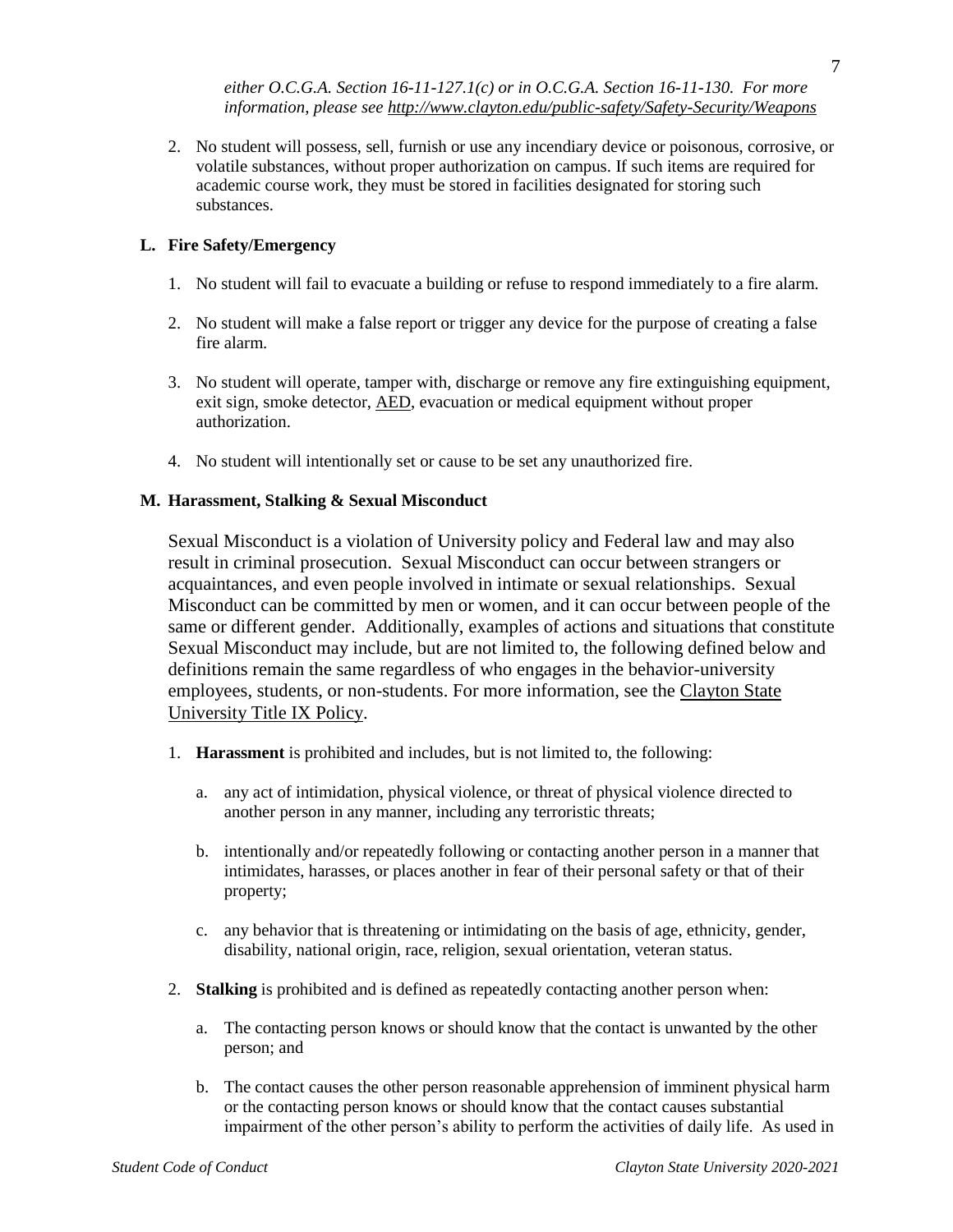this subsection, "contacting" includes but is not limited to communicating with or remaining in the physical presence of the other person.

3. **Sexual Misconduct** is prohibited. This is defined as behavior directed toward an individual which:

a. Constitutes conduct of a sexual nature that threatens physical harm, endangers the health and safety of any person, or that which a reasonable person would know was unwanted and would cause emotional distress, and/or,

b. Interferes with an individual's ability to perform at the University academically or socially.

## **N. Failure to Comply**

- 1. Failure to comply with the directions of University or public officials acting in the performance of their duties on University-owned or controlled property or at Universitysponsored or supervised activities when such conduct constitutes a danger to personal/public safety or property is prohibited.
- 2. No student will fail to report for a conference, meeting or appointment with any University official.
- 3. No student will fail to appear as a witness in a judicial case when properly notified.
- 4. Failure to comply with the terms of any disciplinary sanction imposed in accordance with the Student Conduct Code or a University Hearing Authority is prohibited.
- 5. Failure to comply with any established University policy is prohibited.

## **O. Hazing**

1. Any situation, circumstance, or environment created by a student or organization that is purposefully instigated to illicit mental or physical discomfort, embarrassment, harassment or ridicule to aspiring members, office-seekers, etc. on or off university premises.

**Note: Georgia Code: O.C.G.A. § 16-5-61 (2021):** It shall be unlawful for any person to haze any student or prospective student in connection with or as a condition or precondition of gaining acceptance, membership, office, or other status in a school organization. Any person who violates this Code section shall be guilty of a misdemeanor of a high and aggravated nature.

## **P. Littering**

1. Disposing of any form of litter on University premises or at university-sponsored activities other than in designated receptacles is prohibited.

<span id="page-7-1"></span><span id="page-7-0"></span>**Note:** Violators of any of these regulations may be prosecuted under Federal or State Criminal Code and statutes.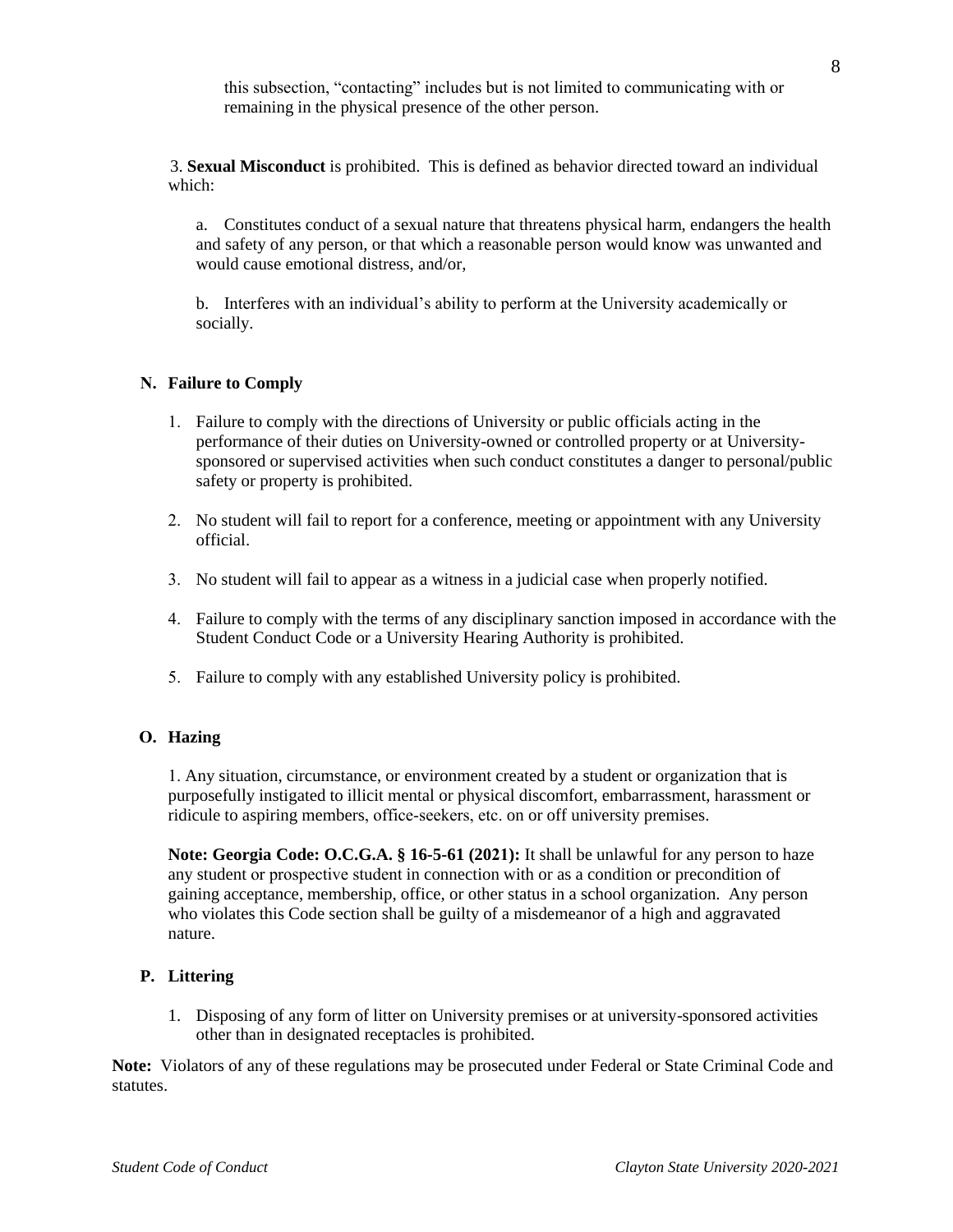## **Appendix A: Possible Examples of Disruptive Behavior and Faculty Responsibilities**

## **Possible Examples of Disruptive Behavior**

Disruptive behavior includes, but is not limited to, the possible examples listed below. The examples are deemed appropriate by each individual instructor as they establish their unique learning environment.

#### **a. Non-Permitted Communication during Classroom Instruction**

- Talking while the instructor is talking
- Talking before being recognized by the instructor (i.e. blurting out information)
- Talking without permission during classroom instruction (i.e. side conversations with an individual or in a group)

#### **b. Excessive Communication during Classroom Instruction**

- Monopolizing classroom discussions
- Failing to respect the rights of other students to express their viewpoints
- Constant questions or interruptions which interfere with instructor's presentation
- Inordinate or inappropriate demands for time or attention

## **c. Overt Inattentiveness**

- Sleeping in class
- Preventing others from concentrating on classroom instruction

• Working on tasks not associated with the current class, i.e., reading a newspaper, doing homework from another class, etc.

## **d. Personal Attacks**

- Engaging in abusive or mean spirited criticism of another student or an instructor
- Questioning an instructor's authority in front of the class
- Continuing to insist on speaking with an instructor during classroom instruction

#### **e. Threatening Behaviors**

- Verbally abusing an instructor or student (i.e. cursing, taunting, badgering, intimidation or extremely loud talking directed at a particular person)
- Threatening to physically harm an instructor, student, or self through verbal or body gestures
- Intimidating through body gestures and/or posture
- Refusal to comply with faculty direction
- Harassment of instructor or other students
- Intoxication (perceived)
- Use of profanity or pejorative language
- Physical violence

#### **f. Other Distracting Behaviors**

- Using cellular phones, pagers, text messaging iPods, MP3 players, laptops, etc while class is in session when asked not to
- Arriving late to class, especially on test dates
- Creating excessive noise from packing up before class has ended
- Dressing inappropriately as to cause other students or instructors to be distracted (i.e. wearing pajamas, indecent exposure, or offensive words on clothing)
- Bringing children to class
- Eating in class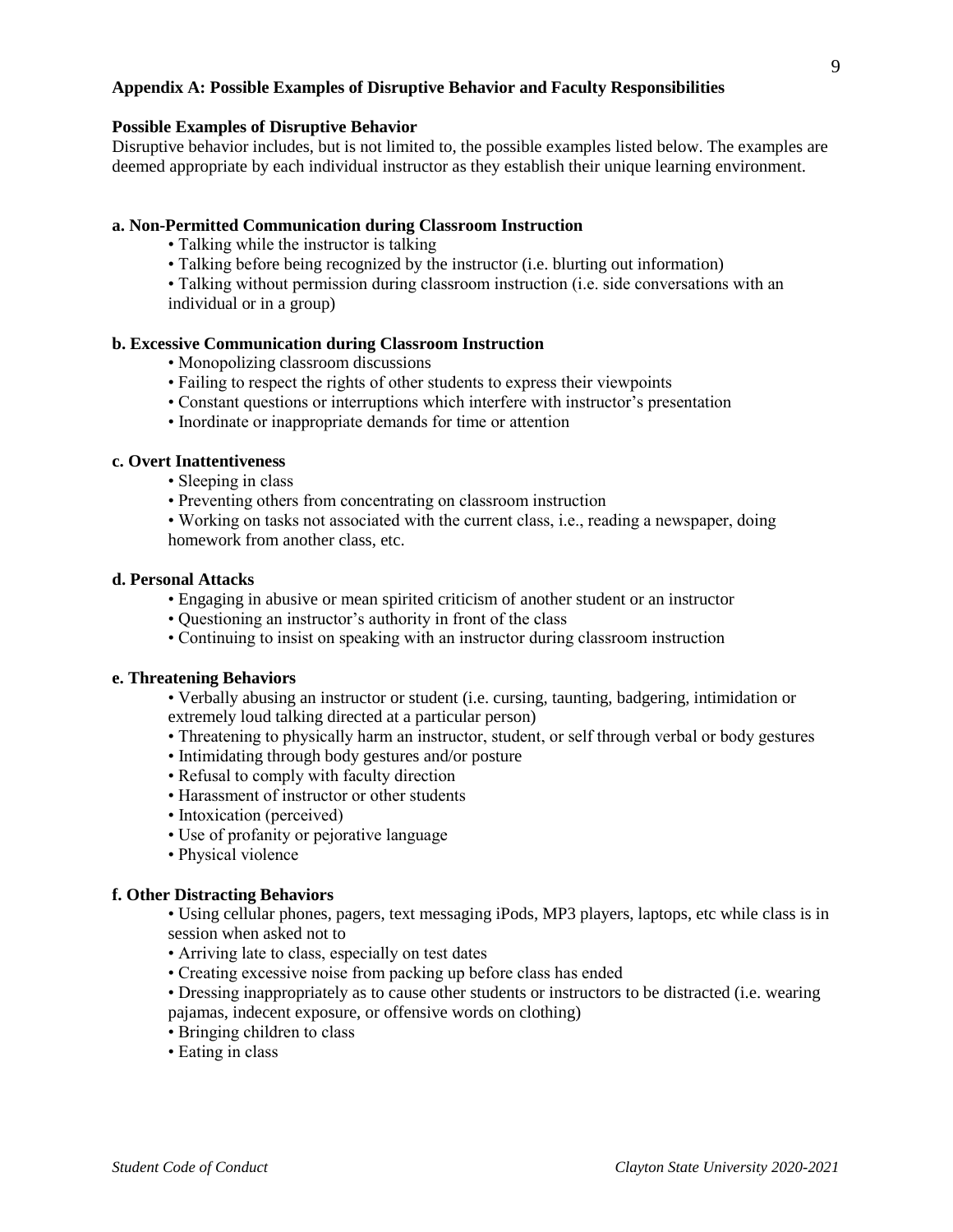## **Faculty Responsibilities**

Faculty are to establish expectations for student course behavior. Faculty should set the tone for expected course behavior at the beginning of each term. This is best achieved by directly addressing policies regarding attendance, tardiness, decorum, student misconduct, withdrawal policies, and by referring the student to the CSU Student Code of Conduct. Faculty should remind students that any disruption of a positive learning environment in the classroom or actions which impede the ability of other students to learn or the ability of the professor to teach is a violation of the student conduct code.

Faculty should state in writing CSU's Disruptive Student Policy and any other course policies in their syllabi. Faculty should clarify the definition of student misconduct, citing specific examples of misconduct that would result in disciplinary action. Disruptive behavior includes but is not limited to intoxication, belligerent, abusive (physically or verbally), profane, distracting, and/or threatening behavior. More subtle forms of behavior may also negatively impact the teaching-learning process. Some examples include: inappropriate attire, eating during class time, and unwillingness to participate in educational activities, in some cases, may significantly impact the instructor's ability to conduct the class. A more comprehensive list of specific suggested example behaviors can be found in the [Student Code of](#page-7-1)  [Conduct Appendix A.](#page-7-1) any statement beyond the above regarding disruptive behavior should be clarified in course documents including the syllabus.

Faculty should also provide students with an opportunity to clarify course policies and issues.

Faculty has the authority and responsibility to maintain a positive learning environment in the classroom. Faculty should remember that discussion and expression of all views relevant to the subject matter are permitted in the classroom, subject only to the responsibility of the instructor to maintain order. However, student behavior that disrupts the ability of other students to learn or impedes the ability of the professor to teach is a violation of the student code conduct and should be addressed. To maintain classroom order, the faculty member has the right and responsibility to take the steps he or she deems necessary and reasonable, including private or public requests that the student(s) refrain from disruptive behavior.

Faculty members also have the responsibility to respond to students in a calm and objective manner. Even in the face of inappropriate behavior, it is imperative for faculty to maintain a professional and controlled demeanor with students in order to facilitate constructive interactions.

A student who fails to respond to reasonable faculty direction regarding classroom behavior and/or behavior while participating in classroom activities may be dismissed from a course for the remainder of the semester. A student is entitled to due process (see "Conduct Process") and will be afforded such rights as soon as possible by the processes described below. If found in violation of the Student Code of Conduct, a student may, in addition to other outcomes, be administratively withdrawn from the course and may receive a grade of WF.